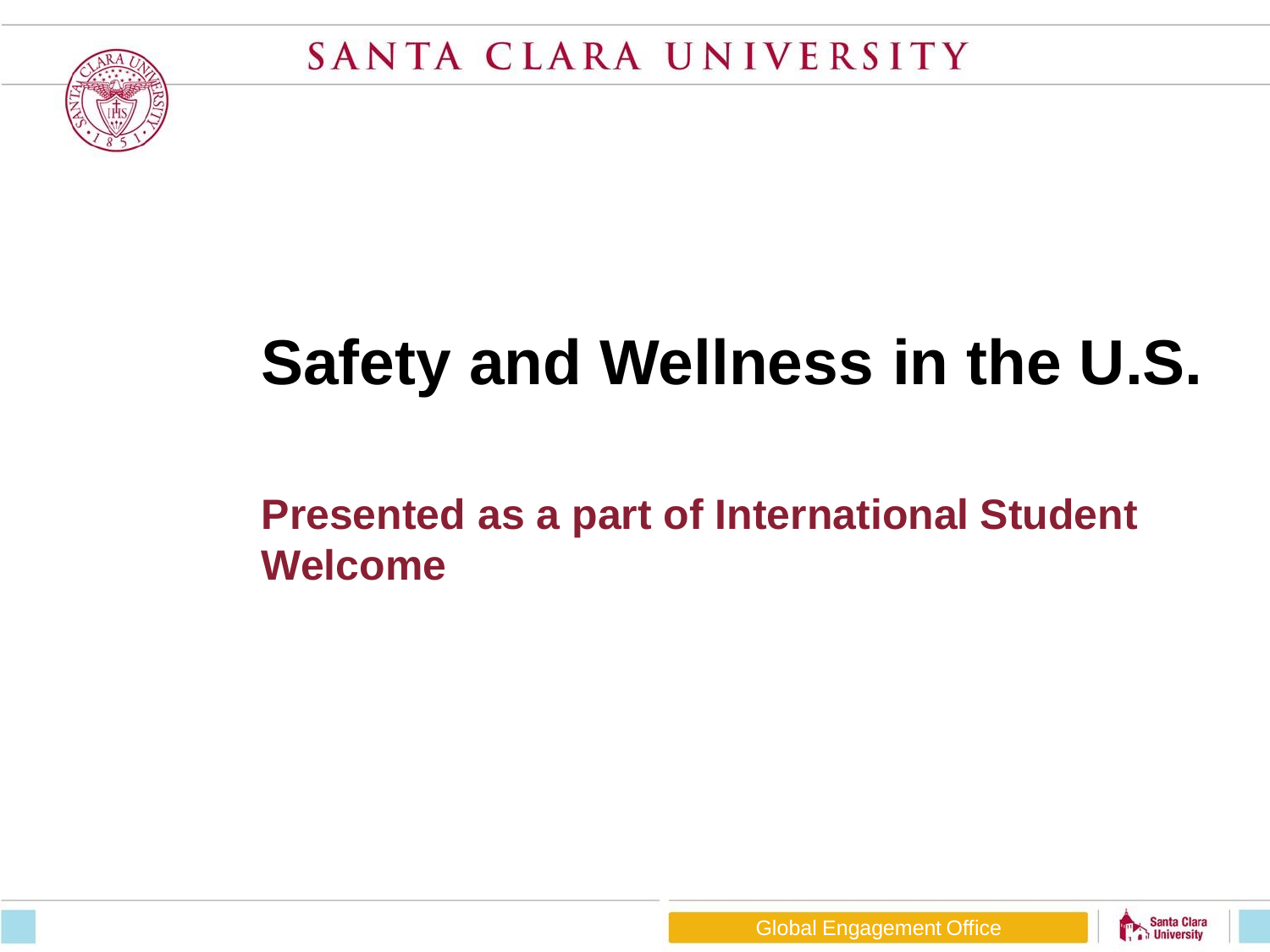

### **During this presentation**

#### **We plan to provide:**

- **<sup>A</sup> discussion of U.S. cultural norms about key safety and health issues**
- **Tips and examples about safety and health in the U.S.**
- **An introduction to safety and health resources on and around campus**
- **Answers to your questions about safety and health**

#### **We hope that you will:**

- **Respect your peers and contribute to this safe space.**
- **Participate in the discussions and prompts, when possible.**
- **Submit questions**
- **Download the presentation for future reference at scu.edu/isw**

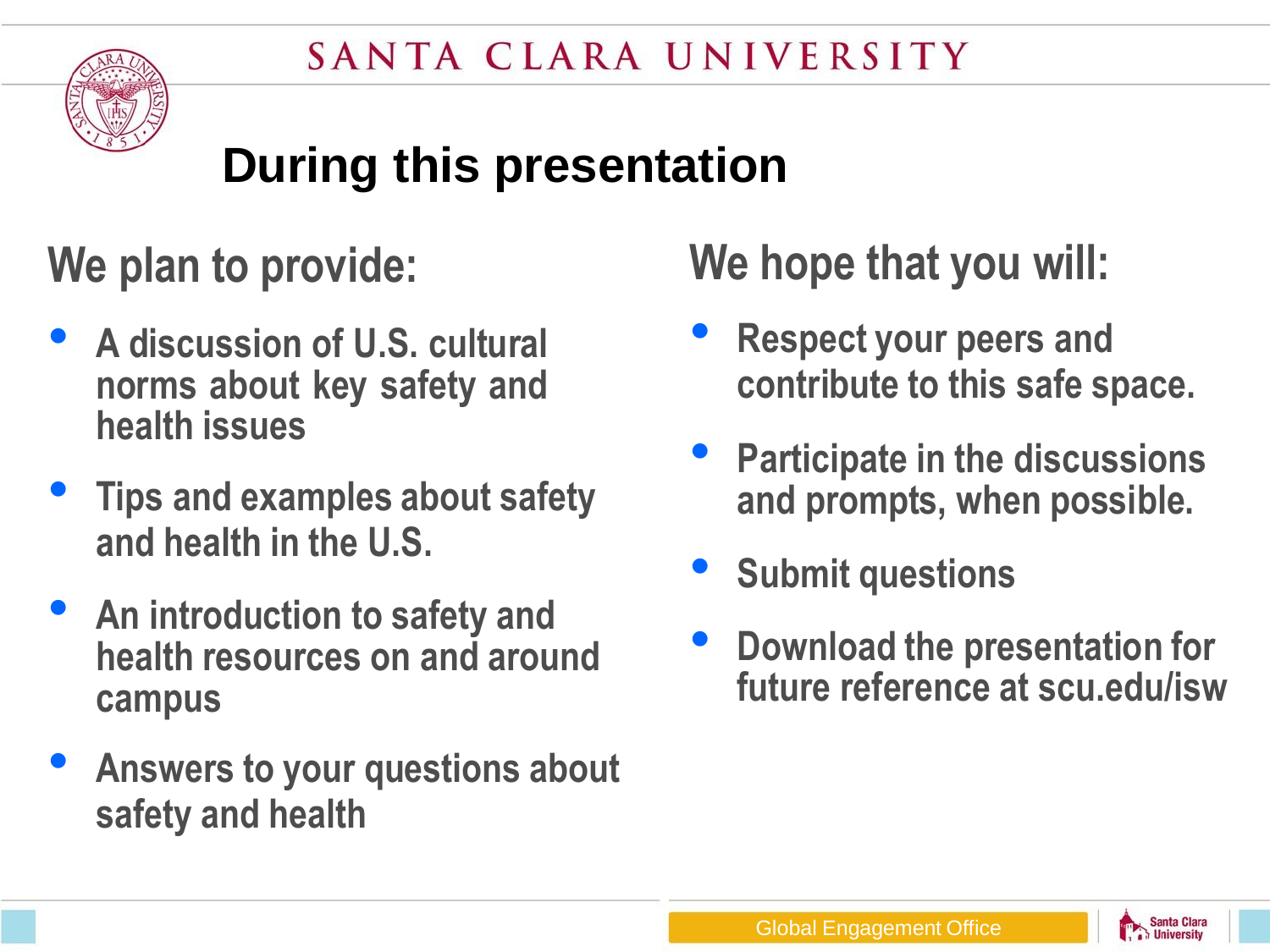

### **Safety: What Would You Do?**

Discuss the highlighted scenario in your group. *What would you do in the situation? What are the important safety and wellness considerations? What are options to maximize safety in this situation?*

- Securing your person and belongings
- Traffic and public transportation
- Identity Theft, Fraud and Scams
- Sexual Assault, Relationship Abuse and Stalking
- What to do if you or someone you know is the victim of a crime

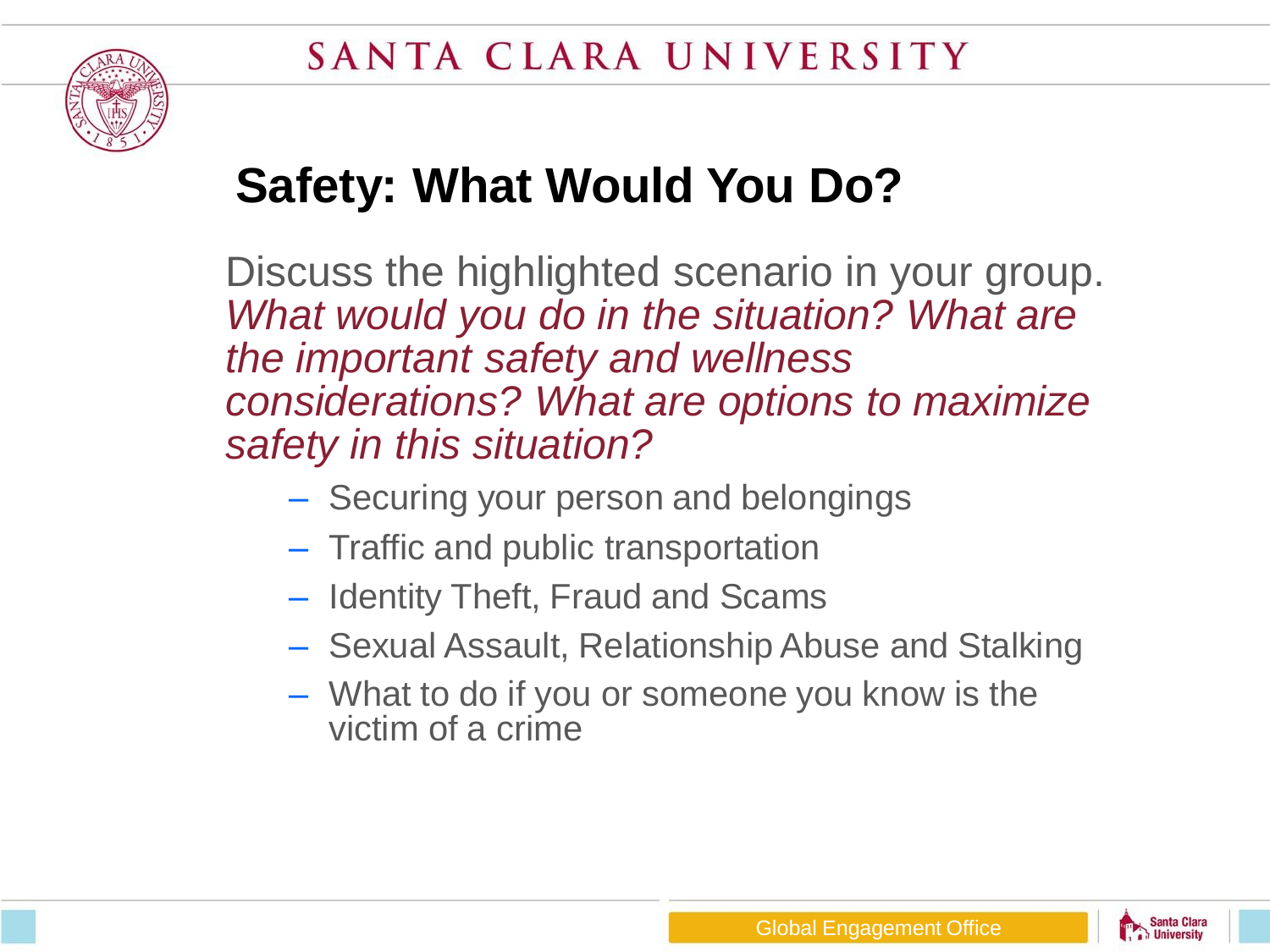

### **Safety: Key Resources**

- 911 (Police / Fire / Emergency Responders)
- **[SCU Campus](https://university-operations.scu.edu/campus-safety/campus-safety/crime-reporting/) [Safety](https://university-operations.scu.edu/campus-safety/campus-safety/crime-reporting/)** 
	- Emergency (x4444) / Non Emergency (x4441)
	- [Crime](https://university-operations.scu.edu/campus-safety/campus-safety/crime-reporting/) [reporting](https://university-operations.scu.edu/campus-safety/campus-safety/crime-reporting/) [and](https://university-operations.scu.edu/campus-safety/campus-safety/crime-reporting/) [statistics](https://university-operations.scu.edu/campus-safety/campus-safety/crime-reporting/)
	- [SCU](https://university-operations.scu.edu/campus-safety/emergency-planning/scu-campus-alert/) [Campus](https://university-operations.scu.edu/campus-safety/emergency-planning/scu-campus-alert/) [Alert](https://university-operations.scu.edu/campus-safety/emergency-planning/scu-campus-alert/)
	- [Safety Tips](https://university-operations.scu.edu/campus-safety/campus-safety/crime-prevention/)
	- Escort Service and [Emergency](https://university-operations.scu.edu/campus-safety/emergency-planning/emergency-phones/) [Call](https://university-operations.scu.edu/campus-safety/emergency-planning/emergency-phones/) [Boxes](https://university-operations.scu.edu/campus-safety/emergency-planning/emergency-phones/)
	- Lost and Found
- [SCU Care](https://www.scu.edu/osl/scu-care) [Resources](https://www.scu.edu/osl/scu-care)
- [EMS](https://www.scu.edu/cowell/emergency-medical-services/)
- **[Bike Registration](http://www.nationalbikeregistry.com/)**
- **[Transportation](https://www.scu.edu/sustainability/operations/transportation/) [Resources](https://www.scu.edu/sustainability/operations/transportation/)**

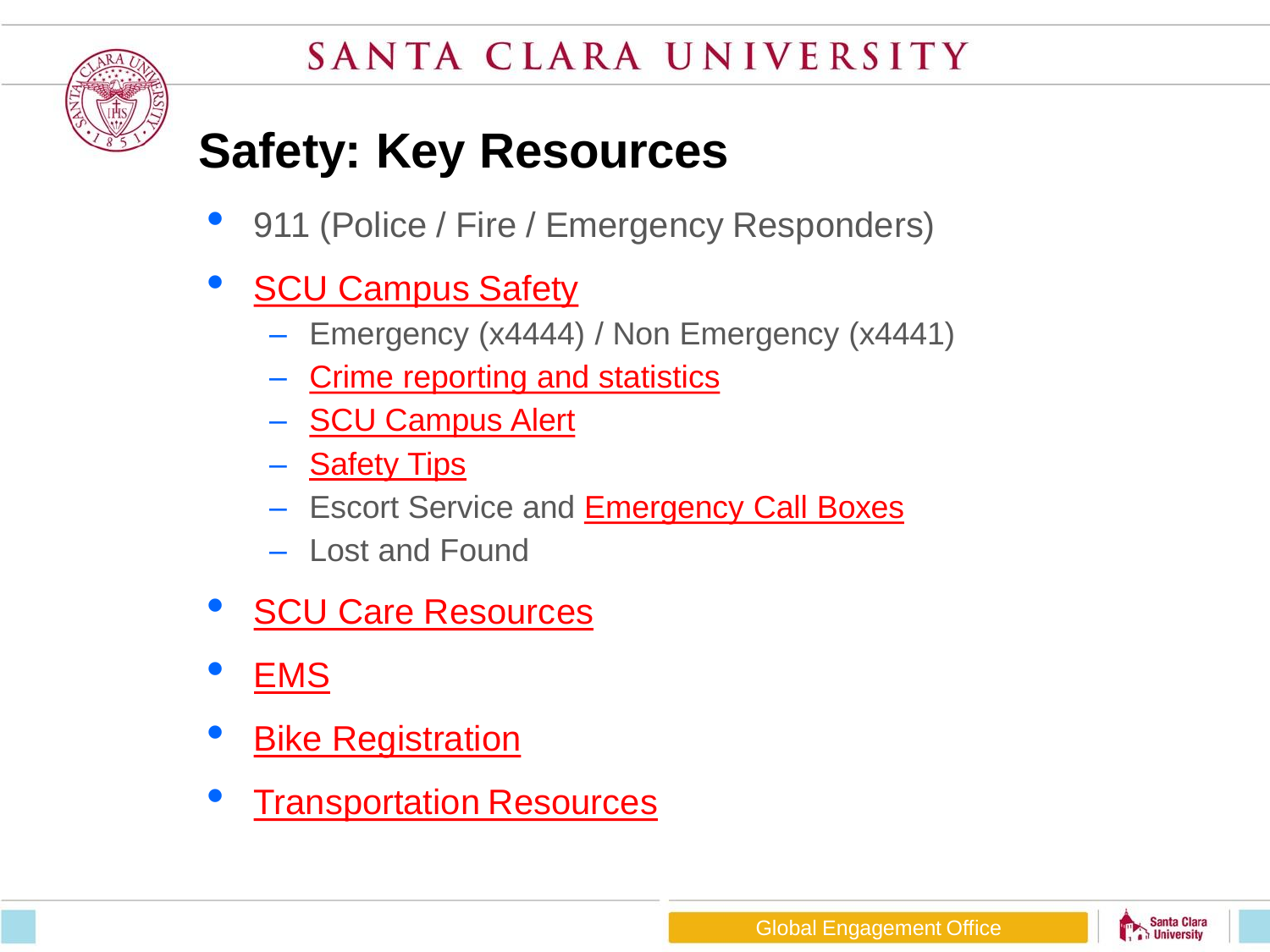

## **Health and Wellness: Key Topics**

- Medical History and Vaccinations Forms
- Insurance is important (medical and others)
- Smoking (21+ and not on campus)
- Alcohol (21+)
- Drugs (over-the-counter, prescription and illicit)
- Health Care Basics:
	- Hospital, Urgent Care, Doctor's Office
	- Doctors, Nurses, Therapists and Counselors
- **Stress Management and Wellness**

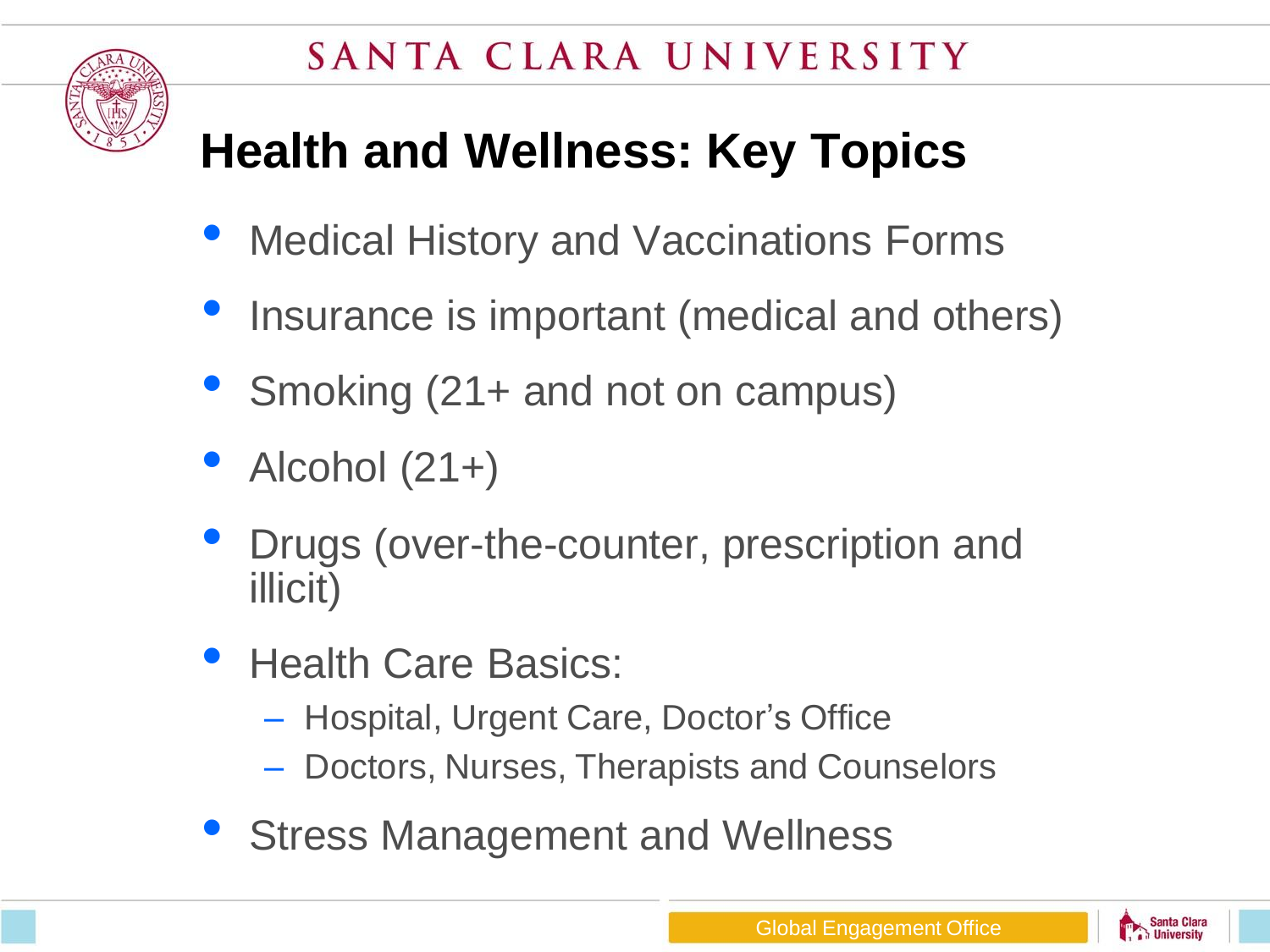

### **Health and Wellness: Key Resources**

- **[SCU](https://www.scu.edu/osl/scu-care) [Care](https://www.scu.edu/osl/scu-care) [Resources](https://www.scu.edu/osl/scu-care): on campus and in the** 
	- **community**
	- **[International](https://www.scu.edu/globalengagement/international-students/) [Students](https://www.scu.edu/globalengagement/international-students/) [& Scholars](https://www.scu.edu/globalengagement/international-students/) [\(ISS\)](https://www.scu.edu/globalengagement/international-students/)**
	- [Cowell](https://www.scu.edu/cowell) [Center:](https://www.scu.edu/cowell) [Student](https://www.scu.edu/cowell/student-health-services-shs/) [Health](https://www.scu.edu/cowell/student-health-services-shs/) [Services](https://www.scu.edu/cowell/student-health-services-shs/) and [Counseling](https://www.scu.edu/cowell/caps/) [and](https://www.scu.edu/cowell/caps/) [Psychological](https://www.scu.edu/cowell/caps/) [Services](https://www.scu.edu/cowell/caps/) [\(CAPS\)](https://www.scu.edu/cowell/caps/)
	- [Student](https://www.scu.edu/osl/) [Life](https://www.scu.edu/osl/)
	- **[Campus](https://www.scu.edu/cm/) [Ministry](https://www.scu.edu/cm/)**
	- **[Campus](https://university-operations.scu.edu/campus-safety/campus-safety/crime-reporting/) [Safety](https://university-operations.scu.edu/campus-safety/campus-safety/crime-reporting/)**
	- [Wellness](https://www.scu.edu/wellness/) [Center](https://www.scu.edu/wellness/)
	- **[Office](https://www.scu.edu/title-ix/) [of EEO and](https://www.scu.edu/title-ix/) [Title](https://www.scu.edu/title-ix/) [IX](https://www.scu.edu/title-ix/)**
	- **[Office](https://www.scu.edu/oml/) [of Multicultural](https://www.scu.edu/oml/) [Learning](https://www.scu.edu/oml/)**
	- **[Drahmann](https://www.scu.edu/drahmann/) [Advising](https://www.scu.edu/drahmann/) [and](https://www.scu.edu/drahmann/) [Learning](https://www.scu.edu/drahmann/) [Resources](https://www.scu.edu/drahmann/)**
	- [Student](https://www.scu.edu/csi/organizations/) [groups](https://www.scu.edu/csi/organizations/)
- [Intro](https://www.nafsa.org/Professional_Resources/Browse_by_Interest/International_Students_and_Scholars/Network_Resources/International_Student_and_Scholar_Services/Health_Insurance_and_Health_Care_for_Your_International_Students_and_Scholars/) [to Health and](https://www.nafsa.org/Professional_Resources/Browse_by_Interest/International_Students_and_Scholars/Network_Resources/International_Student_and_Scholar_Services/Health_Insurance_and_Health_Care_for_Your_International_Students_and_Scholars/) [Health](https://www.nafsa.org/Professional_Resources/Browse_by_Interest/International_Students_and_Scholars/Network_Resources/International_Student_and_Scholar_Services/Health_Insurance_and_Health_Care_for_Your_International_Students_and_Scholars/) [Care](https://www.nafsa.org/Professional_Resources/Browse_by_Interest/International_Students_and_Scholars/Network_Resources/International_Student_and_Scholar_Services/Health_Insurance_and_Health_Care_for_Your_International_Students_and_Scholars/) [for International](https://www.nafsa.org/Professional_Resources/Browse_by_Interest/International_Students_and_Scholars/Network_Resources/International_Student_and_Scholar_Services/Health_Insurance_and_Health_Care_for_Your_International_Students_and_Scholars/) [Students](https://www.nafsa.org/Professional_Resources/Browse_by_Interest/International_Students_and_Scholars/Network_Resources/International_Student_and_Scholar_Services/Health_Insurance_and_Health_Care_for_Your_International_Students_and_Scholars/)